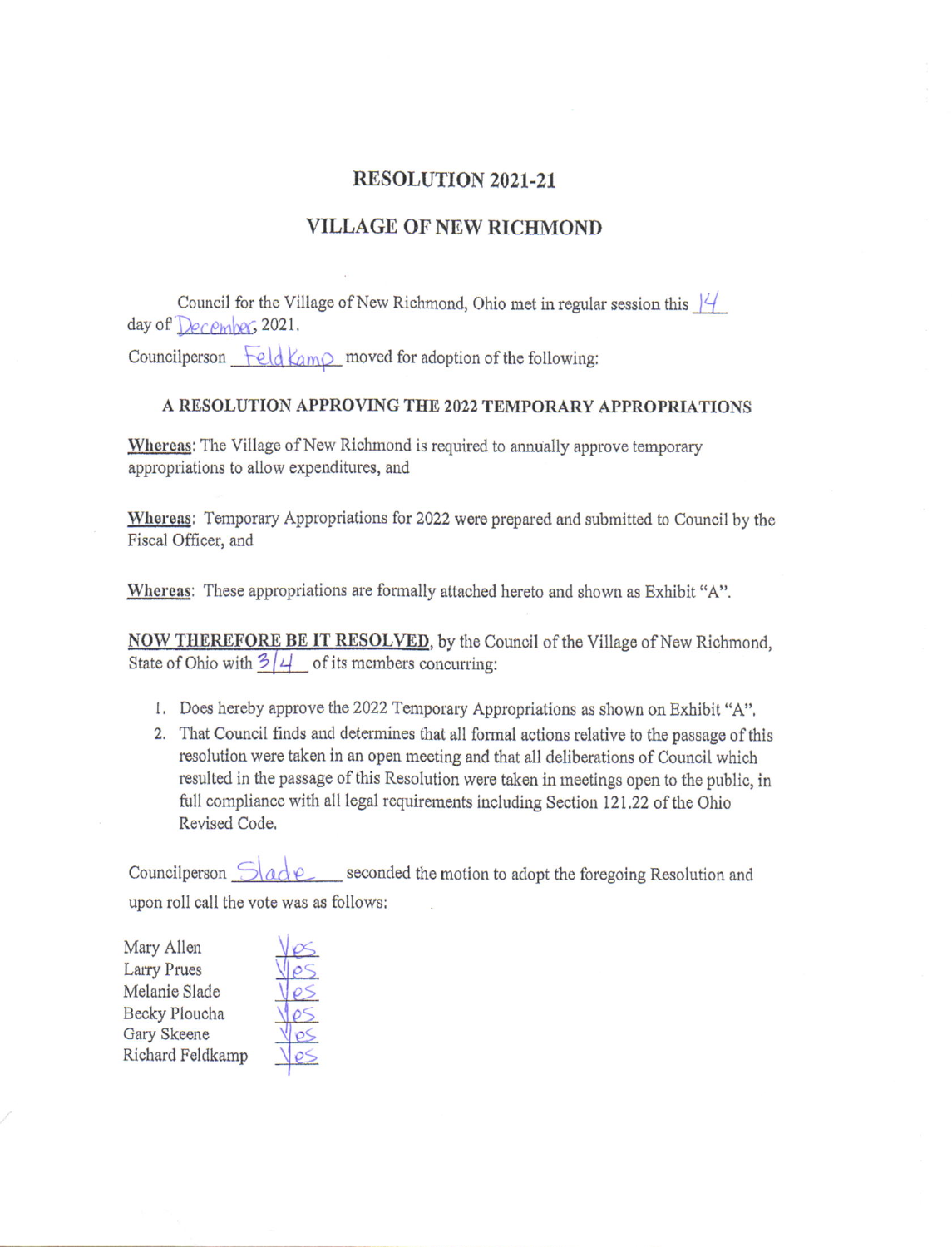**First Reading:** 

**Second Reading:** 

Third Reading:

Adopted:

 $12|14|2|$ 

 $11/33/2$ 

Three-read rule suspended. Passed<br>by emergency due to cancellation by<br>Council of the second meeting in December,<br>2021 (12/28/2021). @

ATTEST:

or, Glenn Ewing

Approved as to form:

Solieitor, Scott Sollmann

## **CERTIFICATION OF VILLAGE CLERK/TREASURER**

I hereby certify that funds are available and have been lawfully appropriated, authorized or directed for the purposes identified in the attached resolution, and are in the treasury or in the process of collection to the credit of the appropriate fund, free from any previous circumstance.

 $\frac{L_{\text{Y}} \wedge L_{\text{O}} \cdot e \wedge L_{\text{Y}}}{L_{\text{Y}} \wedge L_{\text{S}} \wedge L_{\text{S}} \wedge L_{\text{S}} \wedge L_{\text{S}} \wedge L_{\text{S}} \wedge L_{\text{S}} \wedge L_{\text{S}} \wedge L_{\text{S}} \wedge L_{\text{S}} \wedge L_{\text{S}} \wedge L_{\text{S}} \wedge L_{\text{S}} \wedge L_{\text{S}} \wedge L_{\text{S}} \wedge L_{\text{S}} \wedge L_{\text{S}} \wedge L_{\text{S}} \wedge L_{\text{S$